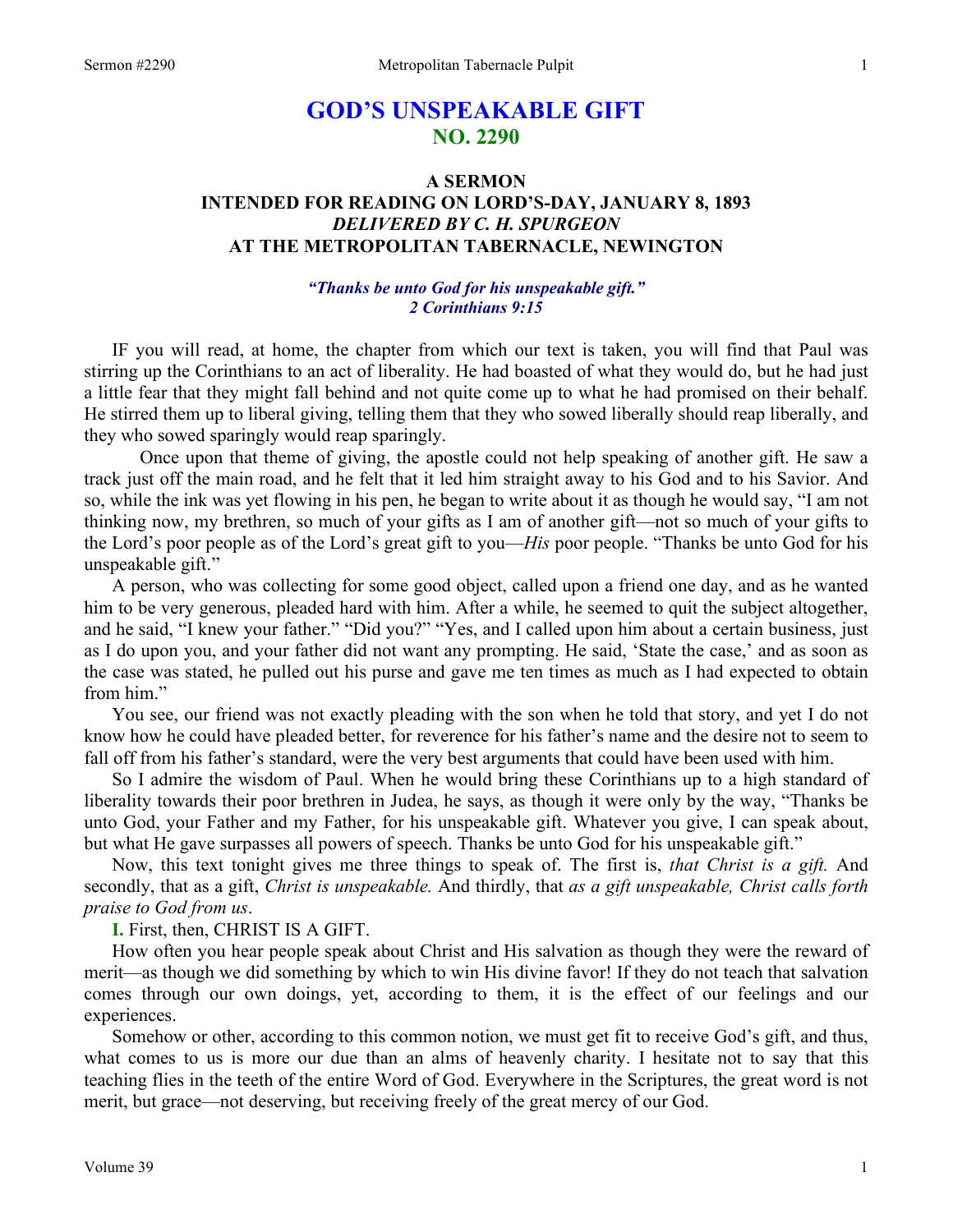Our Lord Jesus must be a gift to us if we are ever to possess Him. He could only come to us sons of men by way of a gift. *Consider the dignity of His person* for a minute and then ask how it is conceivable that we could have deserved that such a person as He should come here and live and die, that we might be saved.

I can conceive of a man meriting this or that honor among his fellow men, but when I think of the Prince of life, the Lord of glory, equal with the Father, King of kings and Lord of lords, very God of very God—and when I see Him giving Himself up to die for men, my very blood boils at the thought that we could ever have deserved that sacrifice. One is indignant that human pride should dare to go the length of even imagining that a life of perfection could have deserved to be rewarded by the gift of Christ.

Nay, my brethren, if we had kept God's law without a flaw, if there had been no omission of duty, and no commission of sin, and we could have taken the compound merits of a perfect world and laid them at the feet of God, they could not have deserved that Christ should become man—that Christ should live in poverty—that Christ should die in shame for man.

There would have been no need of Christ's death if man had not sinned. But had there been a supposable need, Christ's sacrifice could not have been deserved even if we had remained innocent, like our first parents in the Garden of Eden, before the Fall. I am sure that none of you could, for a minute, tolerate the thought that any human merit could deserve the incarnation of God upon this earth, the coming of the divine Son in our nature into this world and His shameful death upon the cross of Calvary.

But next, this will be very evident from *the nature of the work for which Christ was given*. It is clear from the Scriptures that He was given for the undeserving. He came into the world to save sinners. He took upon Himself, not our righteousness, for there was none for Him to take, but as we read just now, "the LORD hath laid on him the iniquity of us all."

The prominent and paramount idea of Christ in the Scripture is that of a priest offering sacrifice but the priest is for men who need atonement for their sins—the expiation, the sacrifice, the sin-offering, is for guilty men. How could Christ die on the cross for deserving men? The idea is absurd! No bruises were required for those who needed not to be healed. There needed to be no chastisement of peace for those who deserved well of God.

The very work of Christ in dying, "the just for the unjust, that he might bring us to God," implies that we were at a distance from God. It also implies our injustice, and consequently, our total inability to deserve such a gift at God's hand. No, no—a Savior is for sinners—a dying Savior must be for those who deserved to die. Christ does not come, therefore, to us as deserving Him, but He is God's unspeakable gift.

And let us think of *the splendor of His grace*, the lavish wealth of blessing which comes to us through Him. Know you not that as many of you as have believed in Christ are made to live with an everlasting life? There pulses in you tonight the life of eternity, the life of heaven. You have begun to live the life that shall last forever and ever.

Know you not that you have been regenerated by the Holy Ghost, adopted into the family of God? You are the children of the Most High. "Behold, what manner of love the Father hath bestowed upon us, that we should be called the sons of God." Did you deserve this? Could you deserve this? Is it possible?

Being adopted into the heavenly family, you have been justified—made just in the sight of God. And now you know that you are loved with an everlasting love, that you are predestinated to glorify God here, by being conformed to the image of His Son, that you are ordained by divine decree to sit upon a throne which He has prepared for you, and to reign with Him forever and ever. Did you deserve this? Can it be conceived that anything you have ever done could have been rewarded with such extraordinary boons as these?

A boy runs an errand for me, and I give him two pence, or if I am generous, I give him sixpence. But if I were to give him a thousand pounds, he would not believe that it was a payment for his service—he would not think that possible. He would feel that the reward was far above anything that he had earned,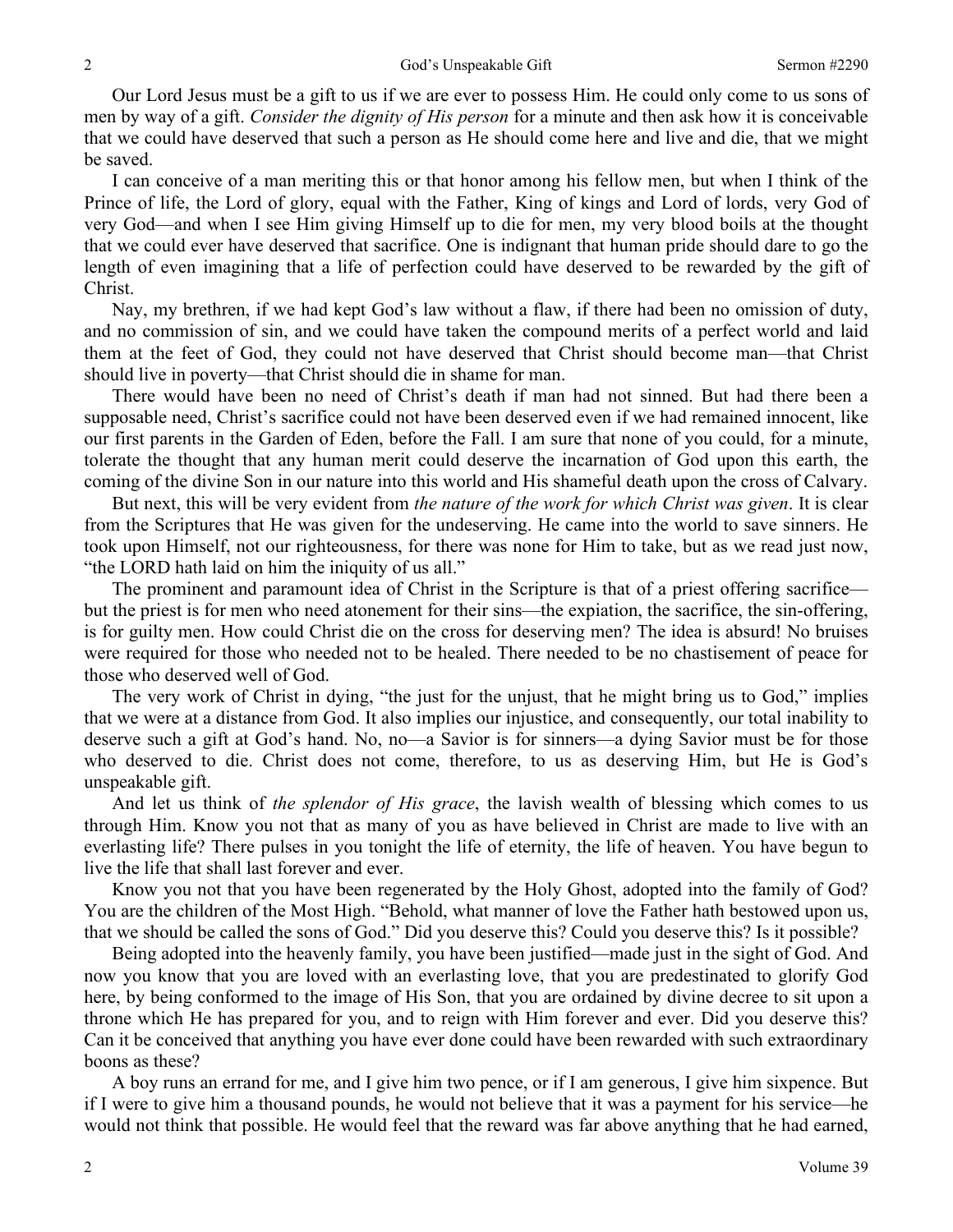that his service was quite unworthy of so great a gift—and he would conclude that if that great sum of money was really his, I must have given it to him out of pure generosity. He would never dream that he had earned it, even supposing that he had done his errand with all the diligence in the world.

And no child of God, however much he has served his Lord, ever thinks that he deserves to be a child of God, that he deserves to be an heir of heaven, that he deserves to be a priest and a king, to live forever at God's right hand in untold blessedness. Oh, no, all this must be a gift—we could not have earned such a blessing as this.

You know that there are two things to make a gift—there cannot be a gift without, first of all, one to give it, and then another to receive it. Have you received Christ? It is essential to make Him a gift to you that you should accept Him. It is little enough that you should take into your empty hands the priceless treasure that God bestows. It is little enough that, like an empty cup, you should stand under the flowing spring and let the crystal stream flow in. But it is necessary in order to complete the gift.

I will not ask you to thank God for his unspeakable gift unless, God having given, you also have received. You may receive Christ, oh, so freely! If salvation were to be bought—if it were to be earned—woe would be unto you. But being a gift, nothing is freer. The poorest man in the world may accept a gift. A trembling hand may receive a gift. He that is a thief and a robber, ay, a murderer, doomed to die, may accept a gift, if it comes not of merit, or by way of reward, but entirely of the generosity of the bestower. Oh, what a glorious thing it is that you and I and all of us may receive God's unspeakable gift!

Once received and accepted, Christ is ours. If a man has made a gift to me, I would not say anything that would hurt his feelings, but it is not his any more. If he has given it to me, it is mine. A person once handed over to me a house that was to belong to a certain part of the work that I had to conduct, and if I had taken possession of that house when it was given to me, it would have been mine. But I did not.

The person died and though I held the deeds and writings, yet the gift was invalid by the law of mortmain. Had I taken possession when the house was handed to me, it would have been mine, but as the case stood, it was not mine. I must, if I had taken possession, have said to the person giving the house, "You must get out of it, or you must pay me rent, however nominal it may be, to acknowledge that this is really mine, and that you have given it over to me." But I could not have asked such a thing as that, or even dreamed of doing so, therefore the gift was void, and the house was not mine for the Lord's cause.

Now, dear friend, if you accept the gift that God gives, remember that it will be yours—Christ will be yours, eternal life will be yours. You will have the title deeds of your inheritance. You will stand possessed of it. But do not put that off till death, I pray you. No—take possession now of that Christ whom God gives over to you to be His gift to you, and your possession forever.

And I will say one more thing. When once you receive this gift, you will never lose it, "for the gifts and calling of God are without repentance," which means that God never repents that He has given this unspeakable gift. He will never say, "You must let Me have that again." If God has given you Christ, and you have accepted Him, He is yours forever. And this is the glory of this divine gift.

A possession that I may lose is a very poor possession after all. A suit at law may be brought against me and I may lose what I thought was mine. I would not like to have such a possession as that. I could not go to sleep at night through fear that I should lose it. But if God has given me Christ and I have taken Christ, He is mine. Death, nor hell, nor aught else, shall ever be able to separate the soul from Christ, or Christ from the soul that has accepted Him.

It was well spoken, "Christ and a crust, ay, Christ and no crust, would be better than all the world without Him." Oh! give me Christ, and let me die, sooner than let me live without Christ, for that cannot be truly called life which is without Him who is "the way, the truth, and the life."

I know that some of you have been straining after doing something or being something in order to obtain God's unspeakable gift. Will you have it? Will you have it for nothing? Do not insult God by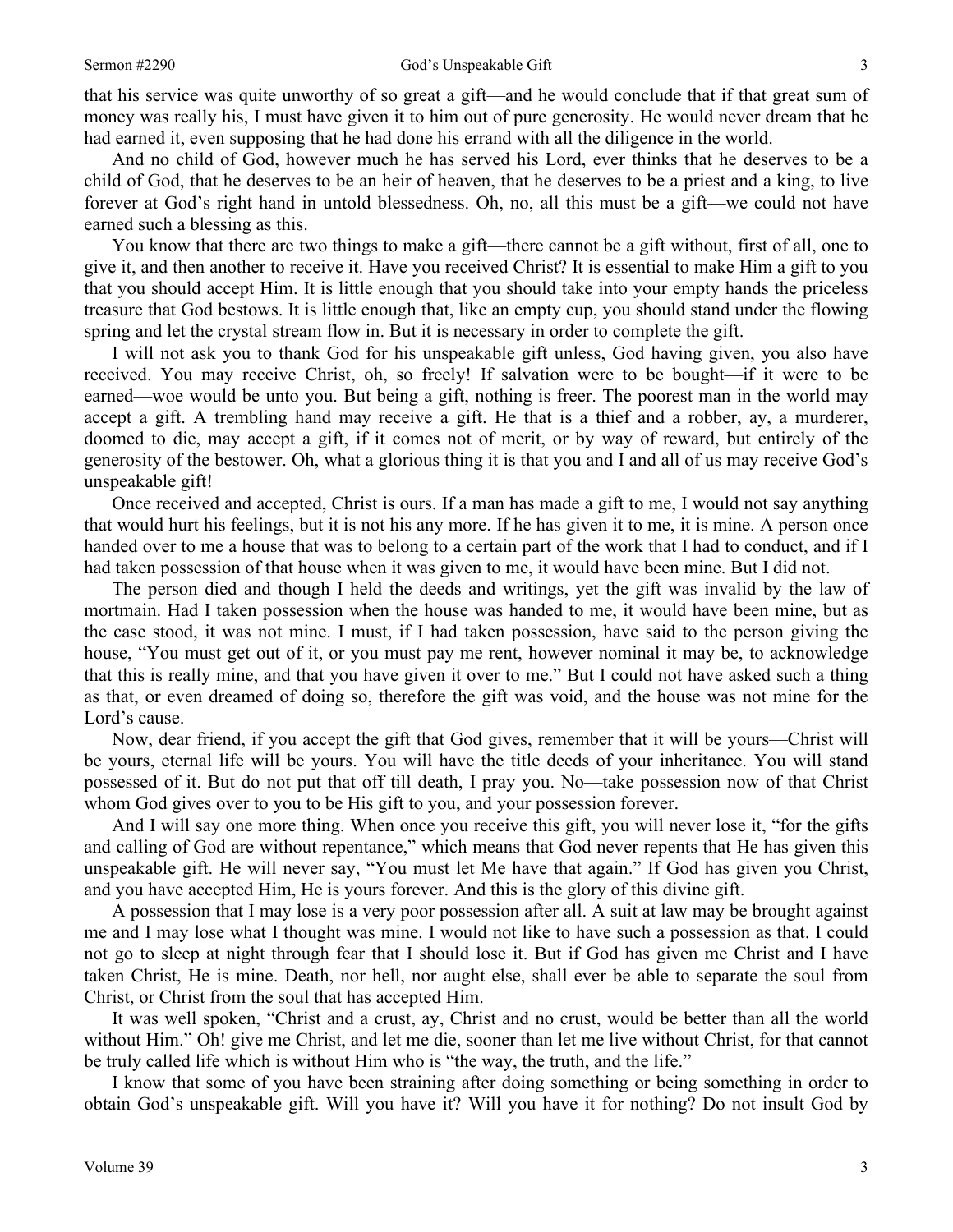bringing your poor wretched merits as the purchase-money for His free gift of Christ. Come just as you are and freely take what He freely gives—and Christ is yours forever.

I was surprised, the other day, when I found that a poor soul in deep despair had obtained comfort from a sermon of mine, not upon the universal redemption of men, nor upon the free offer of salvation, but the man had laid hold of the sharp angular points of a sermon upon the everlasting covenant and upon the doctrine of election.

When I heard of it, I saw how God can give a soul comfort simply by the exhibition of His sovereign grace. "It is not of him that willeth, nor of him that runneth, but of God that sheweth mercy." O soul, if you will have Christ as a gift, you may have Him tonight! You need not go home, you need not wait a moment. But if you will not have Him as a gift, you will never have Him, for in no other way can Christ ever belong to you and me, except as God's gift which we, by His grace, are led freely to accept.

Thus much, and perhaps too much, considering our time, on the first point, that Christ is a gift, the free gift of God's grace.

**II.** Now, in the second place, let us consider the fact that, AS A GIFT, CHRIST IS UNSPEAKABLE.

"Thanks be unto God for his unspeakable gift," said the apostle Paul—and so say we. "Why," asks one, "do you speak about Him, then?" Well, principally because He is unspeakable. By this time, after nearly nineteen hundred years, if the theme we have to preach about were speakable, we should have exhausted it—but as it is unspeakable, a sea without a shore, an ocean without a bottom—we will keep on preaching for another nineteen hundred years, if the Lord does not come—and we shall never get to the end of this theme, I am quite sure.

I heard of a minister who explained to one of his hearers what a trouble it was for him to get a sermon. "Oh," he said, "it takes me days, and makes my head ache, and I do not know what to do." "Sir," his friend replied, "if it is like that, I should think you must be near the bottom of the tub." And I should think so, too. But when *we* come to speak about Christ, we have an unspeakable subject. Here is a well springing up that overflows and we can speak forever upon this unspeakable theme.

How is it unspeakable? First, *he who spoke best of Christ declared that He was unspeakable*. Do you know anybody who spoke better of Christ than Paul did, inspired as he was? What majestic sentences, what wonderful paragraphs you come across in Paul's writing, where he piles up his words, mountain upon mountain, in order to glorify Christ! If anybody could have spoken Christ out from Alpha to Omega, and told all about Him, Paul was the man. And though he did not give up the blessed task, but lived and died at it, he declared that God's gift was unspeakable, and I am sure it is so.

Next*, he who needs a Savior most, will tell you that Christ is God's unspeakable gift*. You know that man. He sits down in the deep distress of his soul, with his hand to his heavy head, but he cannot lay his hand on his heavy heart. It would break his arm to try to hold that up. Laden with guilt and full of fears, he says, "There is no salvation for me but by Christ. Oh, that I could get Christ! Oh, that I could get Christ! It would be an unspeakable blessing if I could but believe in Christ."

I know one who talked like this to his mother, the other night. "Why, John," she said, "you look very miserable! You look as if you had the whole world hanging on you." "Mother," he replied, "I could better bear the whole world with Christ than live without Him." When a man thus feels his need of Christ, he knows that Christ is God's unspeakable gift.

When you receive Christ, you will find that *he who enjoys Him most feels Him to be an unspeakable gift*. When we do not enjoy Christ much, we can talk like parrots about His charms, but when we get our souls full of Christ, generally we cannot talk at all about Him. The man who feels that Christ is his, that he is saved, and that Christ has filled him full of heavenly treasures, and made him to possess all things—such a man as that—when he begins to try to talk about Christ, gets choked up.

The tears are in his eyes. "Oh!" says he, "let me go home, let me get alone, and sit down, and quietly think this subject out, for it is altogether unspeakable." He who thinks that he could tell all that he knows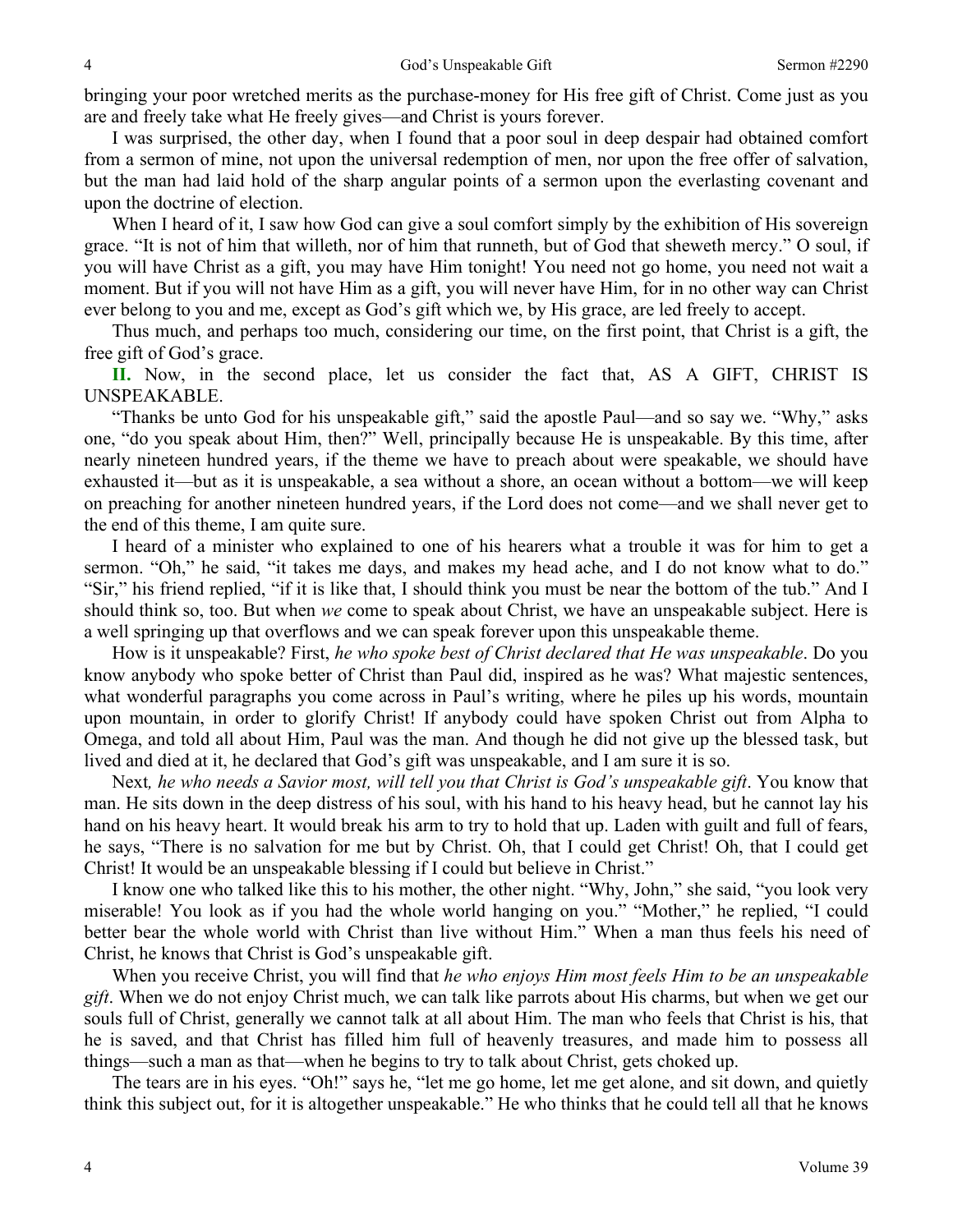about Christ, may also conclude that he does not know much, for he who knows most of Him feels that He is God's unspeakable gift.

And beloved, *he who has used Christ most and used Him longest will tell you this*. At first, Christ is everything to the new-born soul in one direction. By and by, He is everything in another direction, and in the end, Christ is everything in every direction. Tell me, my grey-headed friend, what do you think of Christ? If you have known Him fifty years, at what is Christ best, man? "Best?" you ask, "He is best at everything." And so indeed He is.

And to what use do you put Christ, my brother, in the midst of the battle of life? Do you find Christ good as a helmet, breastplate, shoes, or girdle? "Oh!" say you, "He is good as a full armor. All I want I find in Christ, yea, more than all." It would be impossible to tell all the uses to which Christ is put. You who have used Him most and longest will say, "He is unspeakably precious to us, for He has been good to us in sickness and in health, in poverty and in wealth, in joy and in depression. He is equally good everywhere. Oh, that we might still go on to know more of Him, for as God's great gift to us He is unspeakable!"

Again, *the preacher who has preached Him most fully knows that Christ is unspeakable*. Ah, dear friends! I do not suppose that you can understand the feeling that comes over me at times. I have sometimes had glorious liberty in preaching—I have felt like Naphtali, a hind let loose—and I have talked away of my Master to my own joy, and I think to yours, too.

And then, when I have been on my way home, I have begun asking myself, "Now, how did you preach, after all?" And it has seemed to me a poor, miserable affair. I have said so little in honor of my Master compared with what I ought to have said, that I have felt half inclined to come back here and begin again—only the thought has often struck me—"You will do it worse if you go back, so that you had better leave it alone as it is."

I know a man, an eminent painter, and a person sat for him thirteen times for his portrait—and the artist could not catch the sitter's expression. I saw him throw his brush right into the middle of the painting and he said, "I give it up. I cannot do it." That is how we sometimes feel with regard to our Master.

Who can paint HIM as He ought to be painted? We give it up. Go, sir, and look at the sun, and then come back and paint the sun upon your canvas. And then go and look at Christ, and express Him by your speech. Nature, all nature together,—

#### *"To make His beauties known, Must mingle colors not her own."*

He who preaches Christ most fully knows that He is unspeakable. You did well to sing just now the verse that I often repeat to myself concerning my own preaching,—

> *"Vex'd, I try and try again, Still my efforts all are vain; Living tongues are dumb at best, We must die to speak of Christ."*

I have come so far and reached my last point. I wish that we had more time for such a glorious theme.

**III.** Now, thirdly, AS A GIFT UNSPEAKABLE, CHRIST CALLS FORTH PRAISE TO GOD FROM US. "Thanks be unto God for his unspeakable gift."

The gift of Christ makes us *view God with thankfulness*. Never fall into the mistake that is often made by ignorant persons, when they suppose that our Lord Jesus Christ came into the world to make God loving. No, no, no. Jesus Christ came into the world because God was loving, and in love to us gave His Son, Jesus Christ, to die for us.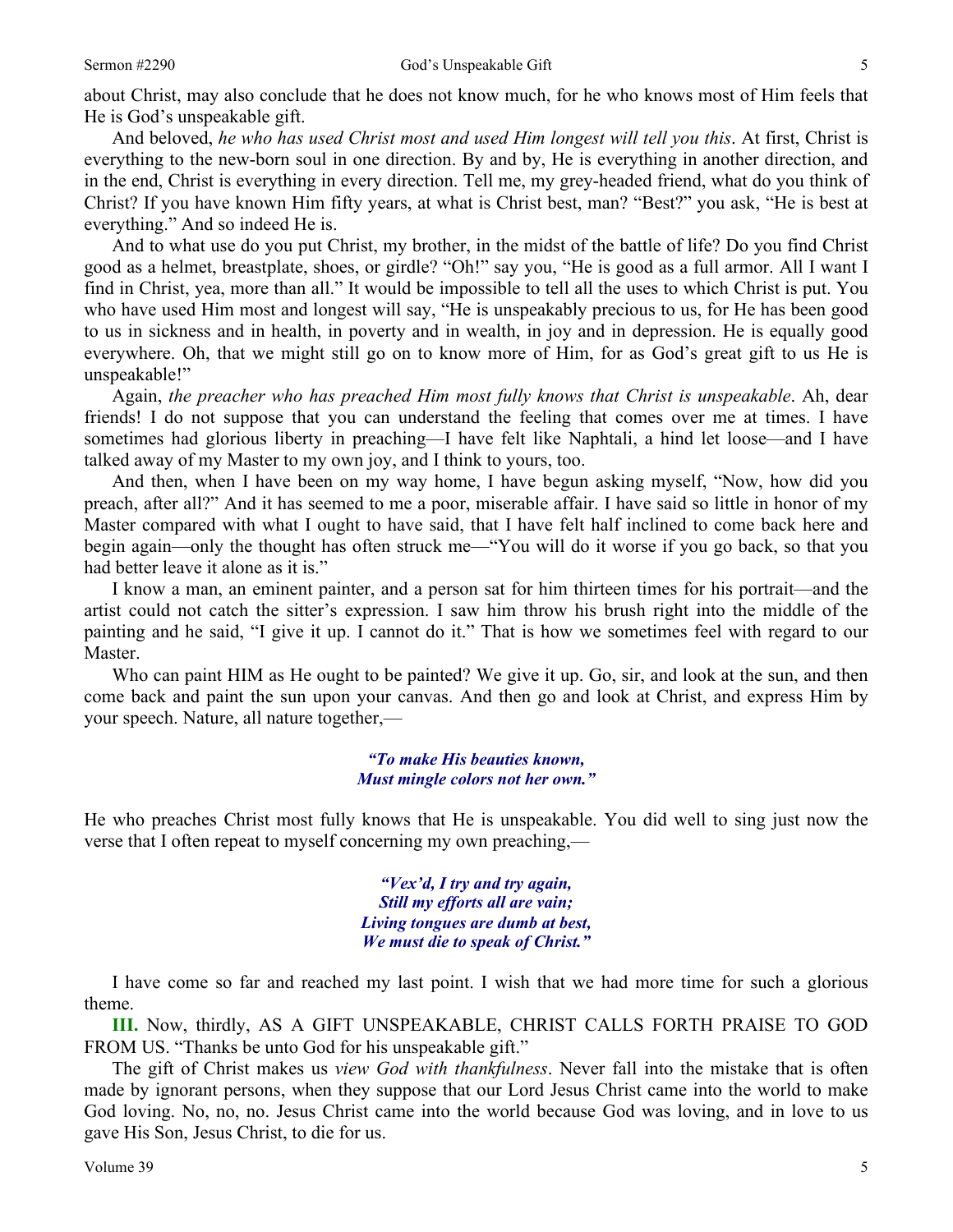*"'Twas not to make JEHOVAH's love Towards the sinner flame, That Jesus, from His throne above, A suffering Man became. 'Twas not the death which He endured, Nor all the pangs He bore, That God's eternal love procured, For God was love before;"* 

and He so loved the world that He gave His only-begotten Son.

God's unspeakable gift is not the cause of His love, but the fruit of His love. Do not say, "Thanks be unto Christ for dying to placate the Father." No, no! "Thanks be unto God for his unspeakable gift." God gave His Son—and we adore the Giver—and bless His name.

Once we thought of God with dread, but now that He has given us Jesus, we think of Him with thankfulness. We are glad that there is a God. It is no question with us whether there is a God or not. If there were no God, it were eternal ruin to us. But because there is a God, there is heaven for us—nay, our God is our heaven, blessed be His name! Thus, we think of God with thankfulness.

And notice, next, that we ought *to express that thankfulness*. The apostle says, "Thanks be unto God for his unspeakable gift." But Paul, what brought you to that topic? You were talking to these Corinthians about giving, not grudgingly, as of necessity, and so on. What brought you to the subject of God's unspeakable gift?

Paul answers, "It is impossible to say what brought me to this topic, for I am always at it. Whatever I am talking about, whatever business I have on hand, I am always thanking God for his unspeakable gift." The apostle broke out into that burst of praise because he could not help it. His soul was swelling with intense gratitude and he was obliged to cry out, "Thanks be unto God for his unspeakable gift."

Dear friends, praising God is never out of season and never out of place. You know that some of us who profess to be Christians are the most orderly and proper people in all the world—that is to say, we never intrude our religion upon other people. We can see a man for twenty years and yet never say a word to him about Christ. We do not have those dreadful people crying out, "Hallelujah," in the service, do we? We are so dreadfully proper!

Besides that, we are dreadfully cold as well. Perhaps we should speak about Christ very imprudently and do some very rash things if we loved Him better, but we love Him so little that we become wonderfully prudent and wonderfully proper—and we and the world jog on together as if there were no difference between us.

If a man does roll out an oath now and then, we are very sorry, but we never rebuke him. Of course not. Ah! well, I wish that we could be at least as rash as one old man who was employed at a wharf unloading. He was weakly and sickly, and so they gave him less pay than others received, and he was quite content.

But there was a stevedore who one morning swore at him, and the old man bowed his head, but said nothing. The blasphemer swore again, and the old man bowed his head again. At last the swearer said, "You old fool, what are you bowing to me for?" The good man replied, "I was not bowing to you, but you named the name of God, and I thought that I would pay Him reverence even if you did not."

Well done, old man! Well done, old man! May every Christian here find some way of thanking God for his unspeakable gift! The more the world curses, the more let us bless. We are to express our thanks as well as to feel grateful.

Our expression of thankfulness for God's unspeakable gift would make *ourselves all the surer that Christ is ours*. A man who has received a gift, and never looks at it, and never thanks the giver, will come by degrees to forget that he has it, or to forget the giver, and to forget how he came by it. Cultivate a grateful spirit when you think of what a gift you have in Christ. Praise the Lord for Christ. Then you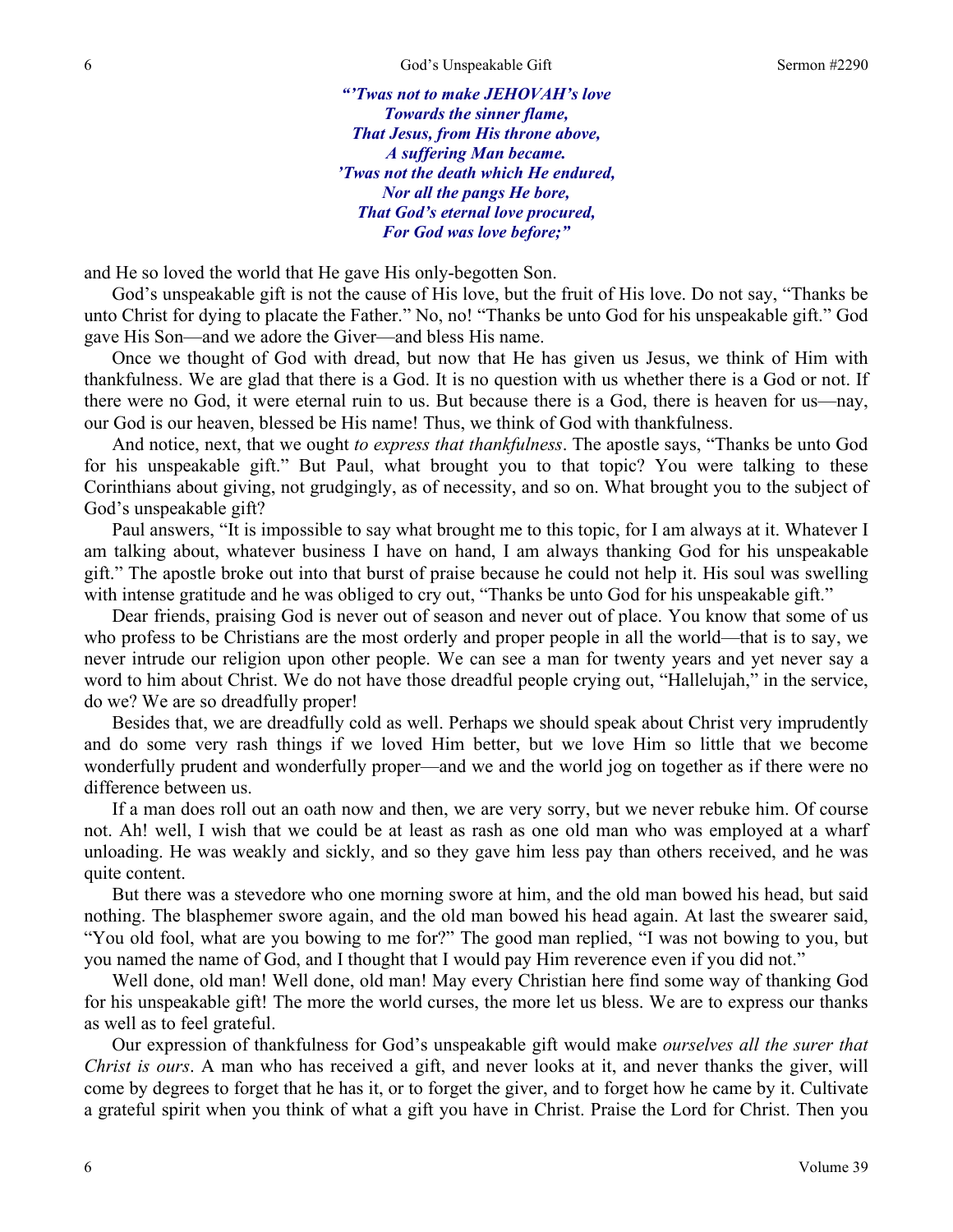#### Sermon #2290 God's Unspeakable Gift 7

will want to praise Him, again, and when you have praised Him again, you will want to praise Him yet again—and the more you praise Him—the more sure you will be that He is really yours.

Suppose that a man has a garden and that he knows it is his? He is quite sure it is his. And suppose that for twenty years he has always gathered all the fruit of the garden and lived upon it. Then nobody can question his right—he has the right of possession, the right of enjoyment. He received his garden as a gift and for the last twenty years he has thanked the giver of it. I am sure that his title is clear enough.

Oh, how some of you would clear your titles if you praised God more! Your very praising and blessing Him would be a re-examination of your title deeds—and your confidence would grow to full assurance. You would not only know that you had received God's unspeakable gift, but you would also know why you had received it.

Lastly, we are to *wish for the spread of such thankfulness*. If we are in the right frame of mind, we shall not only ourselves say, "Thanks be unto God for his unspeakable gift," but we shall mean what Paul meant—let everybody else who has received this unspeakable gift praise God for it. Brothers, let us thank God! Sisters, let us praise the Lord!

I remember being at a Primitive Methodist meeting where they sang a hymn beginning,—

*"Come, soldiers, can't you rise and tell The wonders of Immanuel? Yes, bless the Lord, we can rise and tell, The wonders of Immanuel."* 

There was a very lively chorus to the hymn and those Methodists did sing it, too. It ran like this,—

*"All glory to the Lamb of God, Who purchased us with atoning blood! We soon shall pass over Jordan's flood, And join the saved in glory!"* 

I learned a lesson in praise, the other morning. I think it was a little after five o'clock, when I was just waking, I heard a blackbird come and chirp a note or two close by my window. After a minute or two, a thrush also began to sing, And when the two together became fairly awake, they were not satisfied until they had aroused all the chaffinches, and goldfinches, and sparrows. So they chirped away and sang on until they awoke every bird near my house.

What an oratorio of praise the bird musicians gave forth! They never had to look to their paper to see whether they kept to the score, but each one did keep to the score, and they rose higher and higher and higher in their exultant songs to the God of day, who had chased the night away and given them light once more in the morning.

Now I am the blackbird that would start the praise tonight. There are birds of all sorts here, of different colors, and varying plumages, and able to sing all manner of notes. Let us join together to give the Lord an evening song as those birds gave Him a morning song—and let this be the keynote— "Thanks be unto God for his unspeakable gift."

Before I dismiss those who are not going to remain for the Communion, let us all sing,—

*"Praise God, from whom all blessings flow, Praise Him, all creatures here below, Praise Him above, ye heavenly host, Praise Father, Son, and Holy Ghost."*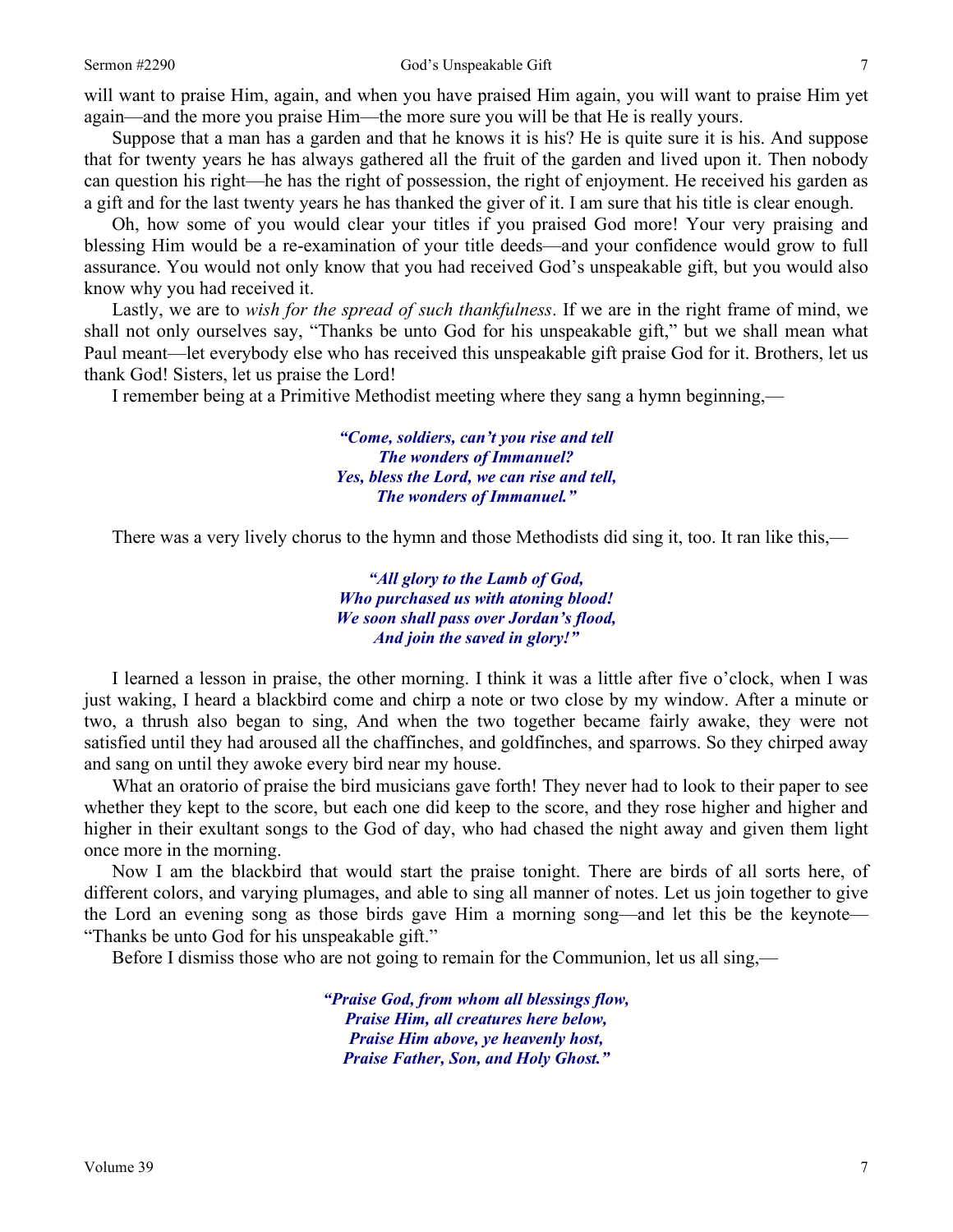#### **EXPOSITION BY C. H. SPURGEON**

## *ISAIAH 53*

Mr. Moody was once asked whether his creed was in print. In his own prompt way, he replied, "Yes, sir. You will find it in the fifty-third chapter of Isaiah." A condensed Bible is in this chapter. You have the whole Gospel here.

**Verse 1.** *Who hath believed our report? and to whom is the arm of the LORD revealed?* 

Nobody ever does believe either prophets or preachers except through the work of God's Spirit and grace. The Lord's arm must be revealed or else the truth proclaimed by His servants will never be accepted. All the prophets speak in these words of Isaiah, as if they all stood together, and lifted up this wail, "Who hath believed our report? and to whom is the arm of the LORD revealed?"

**2.** *For he shall grow up before him as a tender plant, and as a root out of a dry ground: he hath no form nor comeliness; and when we shall see him, there is no beauty that we should desire him.* 

This is Israel's King, the long-promised Messiah. Yet when He comes to Bethlehem, see what "a tender plant" He is! Look at the house of David, almost extinct, and see what "a root out of a dry ground" is—

### *"The stem of Jesse's rod."*

When Jesus comes before the sons of men, dressed in the garb of a peasant, a poor man, a sorrowful man, a man who had not where to lay His head, notice how men say, by their actions, if not in words, "There is no beauty that we should desire him."

**3.** *He is despised and rejected of men; a man of sorrows, and acquainted with grief: and we hid as it were our faces from him; he was despised, and we esteemed him not.* 

We rightly sing,—

*"Rejected and despised of men, Behold a man of woe! And grief His close companion still Through all His life below!* 

*"We held Him as condemn'd of heaven, An outcast from His God; While for our sins He groan'd, He bled, Beneath His Fathers rod."* 

His own people, ay, His own chosen ones, turned away from Him. And you and I did so till God's grace changed our hearts and opened our eyes. But why was He "despised and rejected of men; a man of sorrows, and acquainted with grief"? Why was the Prince of Israel such a suffering man? He had no sin for which to be chastened. There was no evil in His nature that needed to be fetched out with the rod of correction. Oh, no! The answer is very different—

**4-5.** *Surely he has borne our griefs, and carried our sorrows: yet we did esteem him stricken, smitten of God, and afflicted. But he was wounded for our transgressions, he was bruised for our iniquities: the chastisement of our peace was upon him; and with his stripes we are healed.* 

What a joyous note there is in that sorrowful line, "With his stripes we are healed"! Glory be to God, we are healed of our soul-sickness, cured of the disease of sin by this strange surgery, not by stripes upon ourselves, but by stripes upon our Lord!

**6.** *All we like sheep have gone astray; we have turned every one to his own way; and the LORD has laid on him the iniquity of us all.*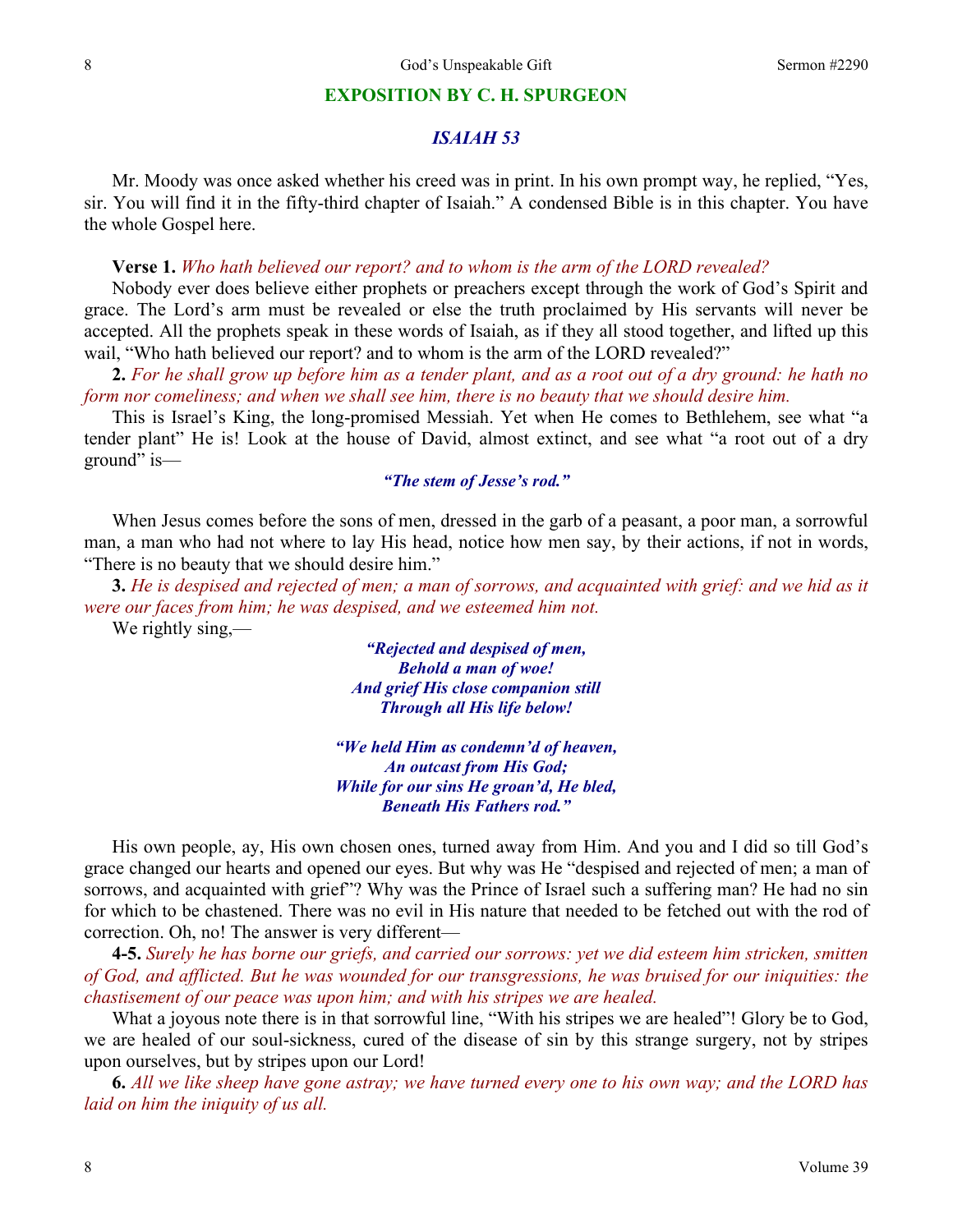The general sin of the race, the special sin of the individual—all gathered, heap upon heap, mountain upon mountain—and laid by God on Christ. We sometimes sing,—

> *"I lay my sins on Jesus, The spotless Lamb of God; He bears them all and frees us From the accursed load. I bring my guilt to Jesus, To wash my crimson stains White in His blood most precious, Till not a spot remains;"*

and I will find no fault with that hymn. But the real laying of sin upon Jesus was effected by God Himself—"The LORD hath laid on him the iniquity of us all."

**7.** *He was oppressed, and he was afflicted, yet he opened not his mouth: he is brought as a lamb to the slaughter, and as a sheep before her shearers is dumb, so he openeth not his mouth.* 

He never pleaded for Himself. At the earthly judgment seat, He said not a word for Himself, so that even Pilate "marveled greatly." Oh, the eloquence of that silence! Truly it was golden. Omnipotence restrained Omnipotence. Christ held Himself in as with bit and bridle. "As a sheep before her shearers is dumb, so he openeth not his mouth."

**8-9.** *He was taken from prison and from judgment: and who shall declare his generation? for he was cut off out of the land of the living: for the transgression of my people was he stricken. And he made his grave with the wicked, and with the rich in his death; because he had done no violence, neither was any deceit in his mouth.* 

Therefore He was allowed to be buried in the tomb of Joseph of Arimathaea. He was no felon, whose body must be cast out to the kites and jackals, but "He made his grave with the wicked, and with the rich in his death; because he had done no violence, neither was any deceit in his mouth."

**10.** *Yet it pleased the LORD to bruise him; he hath put him to grief: when thou shalt make his soul an offering for sin, he shall see his seed, he shall prolong his days, and the pleasure of the LORD shall prosper in his hand.* 

Wicked men slew our Lord, and their crime was the blackest in the world's history, but unconsciously, they were carrying out "the determinate counsel and foreknowledge of God." "It pleased the LORD to bruise him; he has put him to grief."

Christ died for others, but He lives again, and through Him a godly seed shall live forever and ever—"When thou shalt make his soul an offering for sin, he shall see his seed, he shall prolong his days, and the pleasure of the LORD shall prosper in his hand." He is made to prosper because He died.

**11.** *He shall see of the travail of his soul, and shall be satisfied:* 

His death pangs were birth pangs—"the travail of his soul." He sees the multitude that shall be born through His death, and He is content.

**11.** *By his knowledge shall my righteous servant justify many;* 

Dear hearer, will He justify you? Do you know Him? If you know Him so as to trust Him, He has justified you—you are a justified man tonight. "Being justified by faith, we have peace with God through our Lord Jesus Christ." "By his knowledge shall my righteous servant justify many."

**11.** *For he shall bear their iniquities.* 

They kick against this doctrine nowadays. They cannot bear it, yet it is the very marrow of the Gospel—Christ bearing sin that was not His own, that we might be covered with a righteousness which is not our own, but comes from Him. Paul, by the Spirit, put this great truth thus, "For he hath made him to be sin for us, who knew no sin; that we might be made the righteousness of God in him."